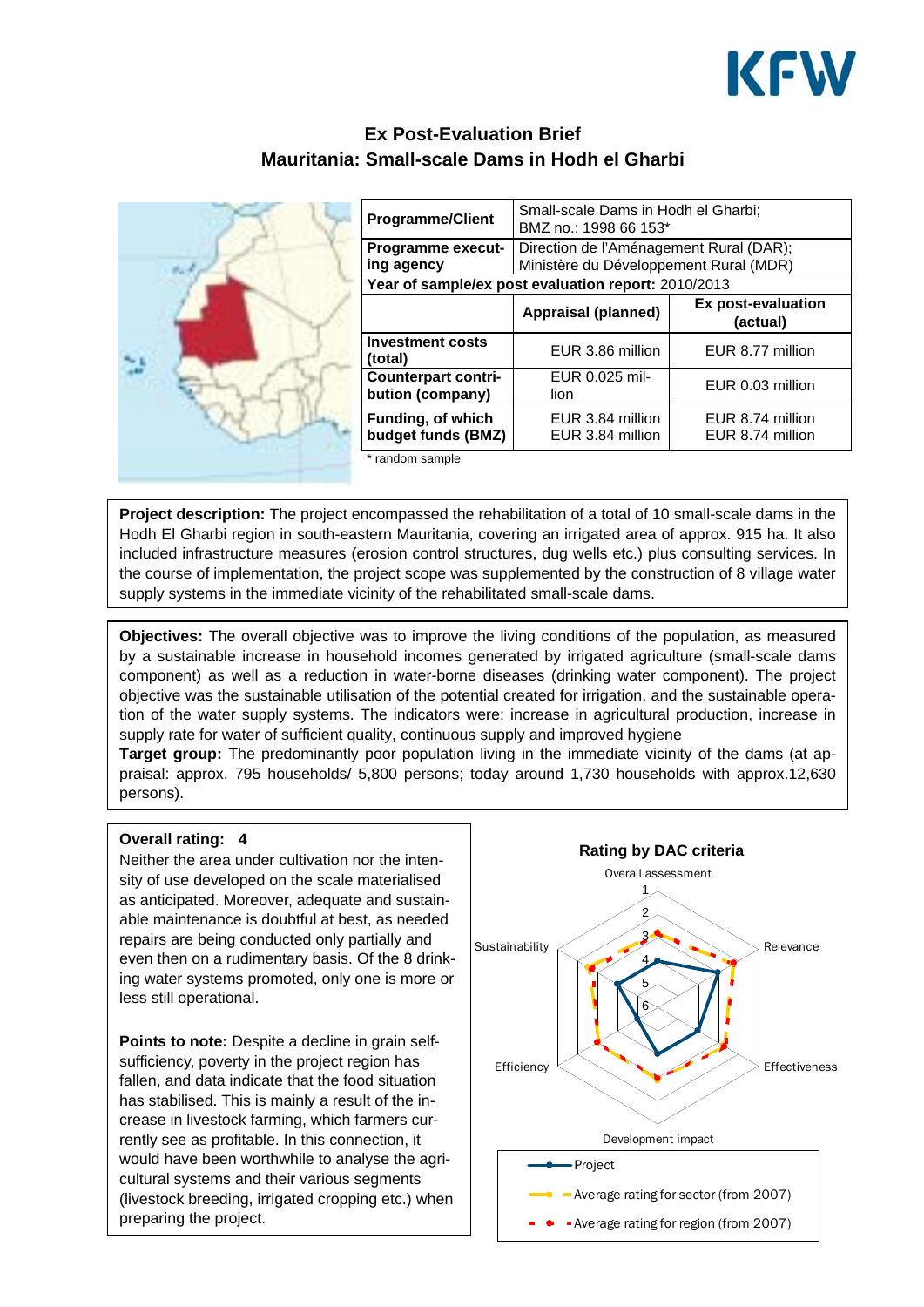## **EVALUATION SUMMARY**

## **Overall rating: 4**

**Relevance:** When the project was appraised in 2000, the core problem was identified as being the structural food deficit of households at the highly marginal locations in the project region. Since then, local grain production in the region has declined, and according to unofficial estimates has covered only around 20 to 30% of the population's total requirement over the last few years. From today's perspective, the conclusions drawn from the above problem analysis need to be re-evaluated: Given the very high costs to the national economy, and the remaining unsolved problems associated with sustainably increasing local food production, it is doubtful whether the project objective identified at appraisal - to secure self-sufficiency in food for rural households, was appropriate for such a marginal location. The same question applies to the issue of rural migration that was addressed at the level of the overall objective. With locations of this kind, rural migration *per se* should be seen in a more differentiated light, i.e. not exclusively negative. Based on poor results of the first, KfW decided not to implement the second phase that had already been agreed at government level. The significant decline in poverty incidence at regional level was probably due - among other things - to the very pronounced growth in animal production as a main source of livelihood. This enables farmers to offset chronic deficits in local grain production with food purchased, using the increased income generated from animal husbandry. Presumably, the significance of increased local grain production due to small-scale dams for generating income was overestimated at appraisal. As a result, too little attention was paid by planners to the real priorities of rural households when securing their livelihoods from various sources of income. In retrospect, the relevance of the project is also significantly compromised by the lack of a clearly outlined agricultural development strategy, as well as weak ownership on the part of the Mauritanian Government, and especially the ministry responsible for agriculture. On the other hand, the earlier "smalls-scale dams" projects in the neighbouring Tagant region, which proved positive when evaluated in 1997, demonstrated that the project approach in comparable regions with sufficient irrigation potential can be successful. No donor coordination of note took place, though this was not particularly significant for the project under evaluation. **Sub-rating: 3**

**Effectiveness:** Overall, the revised project objective of sustainably utilising the potential created for irrigation schemes and increasing agricultural production was achieved only to a limited degree. Extrapolating the average intensity of use of around 75% observed so far, a total production of around 255 t sorghum per annum or approximately 150 kg per beneficiary household can be assumed. This is equivalent to a per capita production of around 20 kg per annum, or approx. 10% of the annual requirement. Even if corrected for an increase of nearly 100% in the number of participating households since appraisal, the results still fall short of the original expectations (which were: an increase in production of 100 kg per capita per year; corrected figure: 50 kg). The main reason for this is the significantly lower actual intensity of use than the level assumed at appraisal. Moreover, cultivation of the le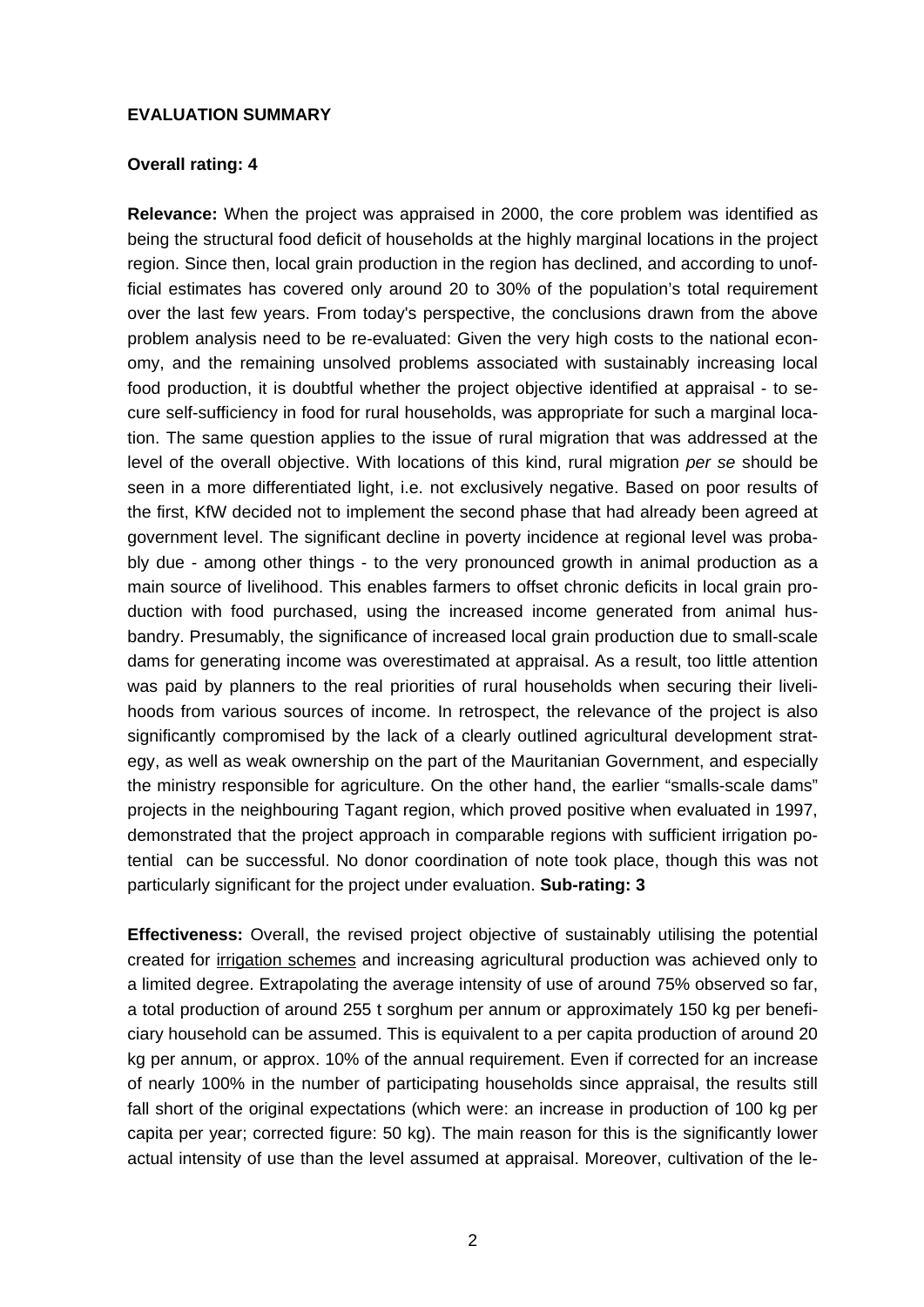guminous crop *niébé* has been expanded at the expense of sorghum cultivation. According to farmers, *niebé* cultivation is a more attractive option that generates comparable monetary yields per unit area at less cost. On the other hand, the project objective subsequently formulated for the drinking water component, which was to satisfy basic needs of the beneficiary households by supplying them with safe water, was not achieved. This was because the systems realised – with one exception – are no longer in operation today. **Subrating: 4**.

**Efficiency:** The project's efficiency is rated as inadequate. For the small-scale dam component, specific investment costs of approximately EUR 6,100/ha exceeded the figure estimated at project appraisal by more than 100%. This is the main reason for the negative profitability from a macroeconomic perspective – in contrast to the previous projects in the neighbouring region of Tagant. In retrospect, this low profitability is barely warranted even if we take into account enhanced food security as a direct result of increased local production - even more so, since the sustainability of yield increases to date is precarious. For the drinking water component, the unit costs (around 217 EUR/inhabitant as pure investment costs) are also very high, and the infrastructure put in place is now largely out of use. The latter is partly the result of technical difficulties (problems operating the solar-powered pumps, poor water quality, defective pipes), as well as administrative and organisational problems on the beneficiaries'' side. Despite the relatively high proportion of consultancy costs in both components, the project ultimately did not succeed in supporting the project executing agency and user groups in designing and effectively implementing appropriate, sustainable operating strategies. **Sub-rating: 5.** 

**Overarching developmental impact:** Due to the limited achievement of the project objective, only minor contributions could be made toward achieving the overall objective (improve the living conditions of the population). The increase in household income from food cultivation induced by the project is to be rated as low. Although farmers are now turning more toward food crop cultivation on the irrigated land, the increase in income is only between 2 and 3% (depending on the assumed family size ) of the monetary poverty line calculated for 2008. The benefits envisaged from the drinking water component, e.g. reduction in health risks caused by water-borne diseases, could not be achieved because the infrastructure is not in working order. **Sub-rating: 4**.

**Sustainability:** In general, the beneficiaries are neither able to perform preventive maintenance on the dams nor to identify and appropriately rectify any resulting faults in a timely manner, especially where this requires the use of machinery. The project executing agency is not meeting its task of performing annual safety inspections and determining repair needs, nor does it have a regular budget for the execution of such maintenance and repair works. During the initial years of operation, the users had created saving deposits for larger dam repairs. Once the project and the accompanying support had been completed, however, this was completely abandoned. Technical problems have arisen meanwhile, the precise causes of which are almost impossible to identify. In the medium to long term, they are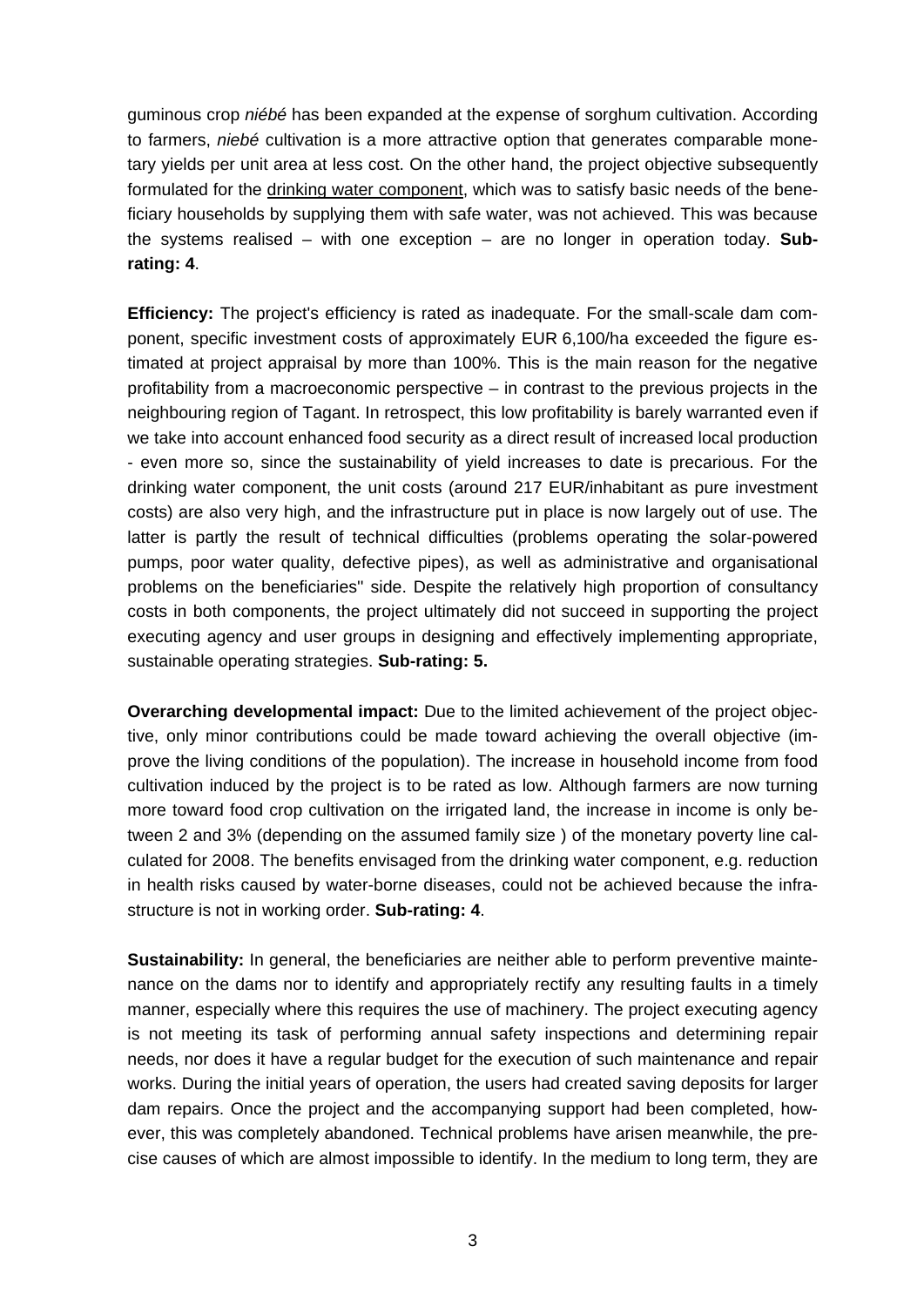likely to lead to a reduction in the area of irrigable land. This will in turn reduce existing production levels, which are already relatively low. The drinking water component must be seen as a failure, as all the systems put in place are today no longer in working order, with one single exception. In other words, this component completely lacks sustainability. **Subrating: 4**.